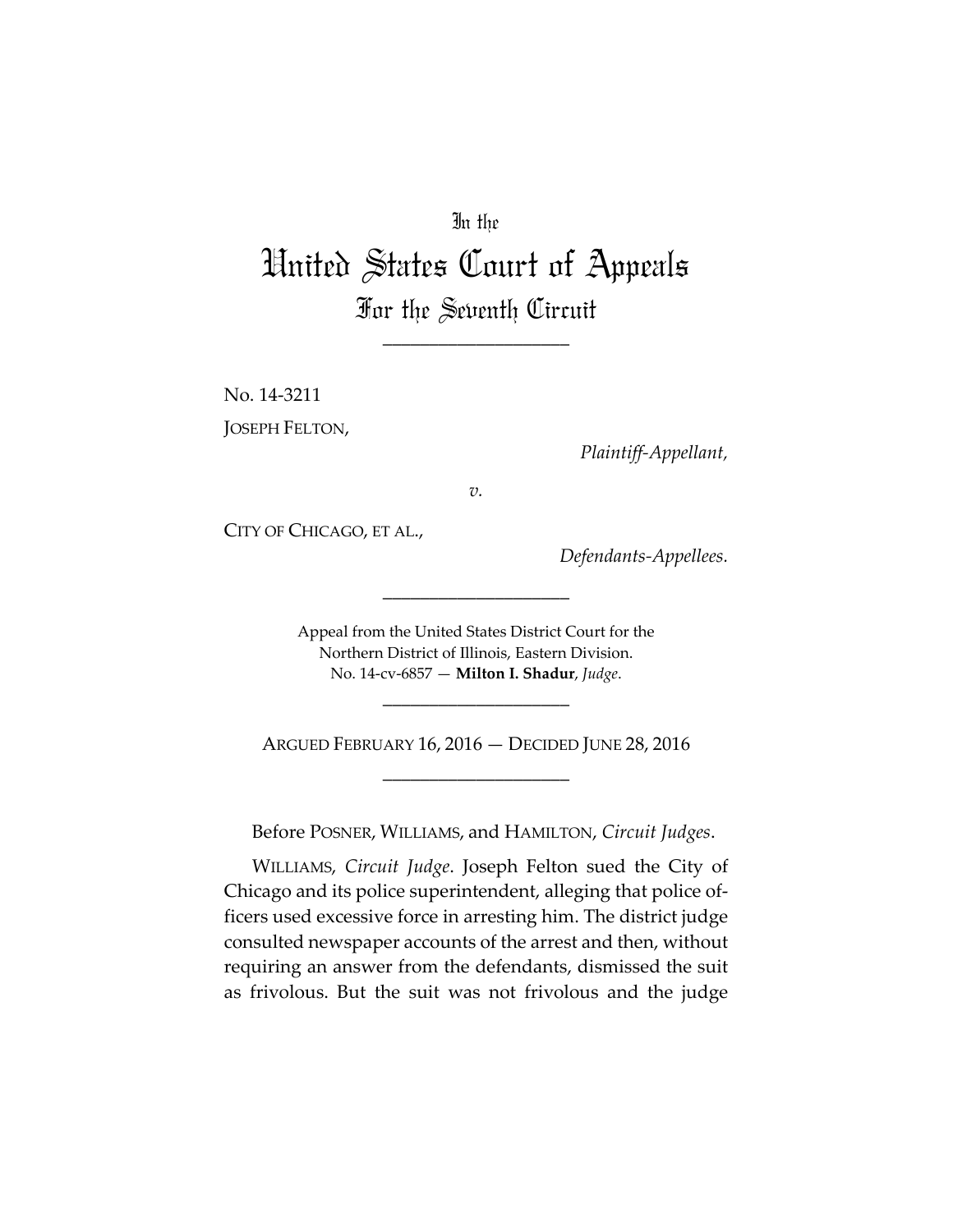should not have dismissed it by relying on newspaper stories. We reverse.

### **I. BACKGROUND**

We recite the facts assuming the truth of Felton's allegations. On March 15, 2014, Felton was in a car in Harvey, Illi‐ nois, when he was approached by an unmarked car with "black tinted windows." This caused Felton, who was un‐ armed, to fear for his life. He fled, turning onto the express‐ way and heading toward Chicago. Chicago police officers "chased" him along the expressway and fired their guns at him (but Felton does not say he was hit). The officers then "ram[med]" their cars into his, causing him to "swerve out of control" and crash. At some point, he was "shot by 6 different stu[n] guns." As a result of the officers' actions, Felton was "put into critical condition" and suffered broken bones, bruises, a concussion, lost vision, and other injuries. He un‐ derwent several surgeries and suffered "excruciating pain and mental anguish." He brought this suit under 42 U.S.C. § 1983, alleging the officers used constitutionally excessive force.

Because Felton was incarcerated when he filed suit, the district judge conducted an initial screening of the complaint. *See* 28 U.S.C. § 1915A. The judge noted that the allegations were insufficient to state claims against the only defendants that Felton named—the City of Chicago and its police super‐ intendent (in his official capacity). Because that problem could be cured by an amendment (naming the officers who were actually involved in the incident), the judge moved on to what he saw as "more grievous problems."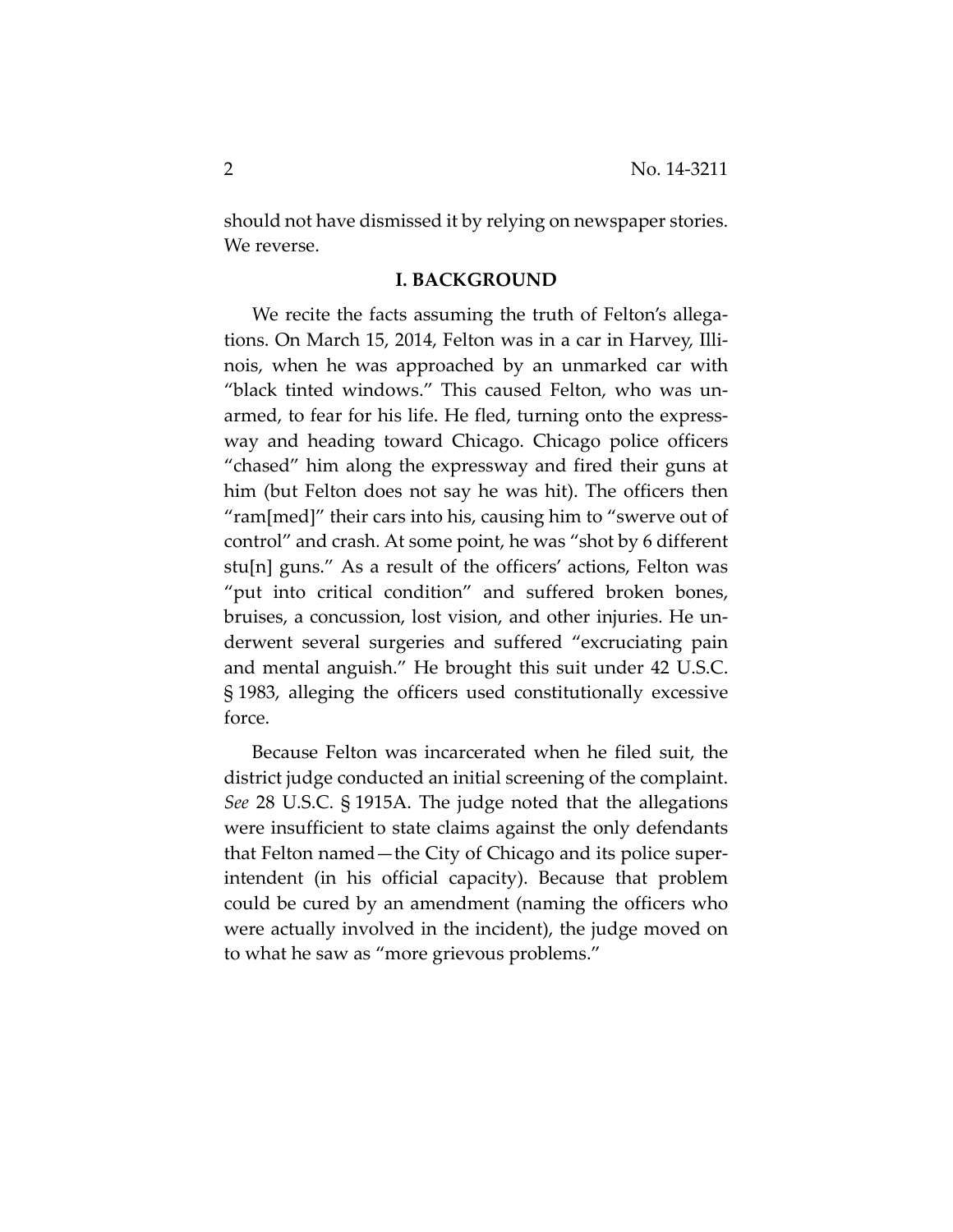The judge found it "painfully obvious" that Felton's com‐ plaint "had omitted critical facts" which would "cast more light" on whether the officers caused Felton's injuries, or whether his injuries "resulted from his own flight in what appeared from his narrative to be a high‐speed chase." So the judge consulted three newspaper accounts of Felton's arrest. "Instead of expending further resources in recapping what those newspaper accounts reflected," the judge merely at‐ tached them as exhibits to his order. Then, without explana‐ tion, the judge declared that Felton was trying "like the alche‐ mists of the Middle Ages, to transmute base metal into gold." So the judge dismissed the entire suit as "frivolous." *See* 28 U.S.C. § 1915A(b)(1).

Felton appealed and we appointed him an attorney. Though the City did not participate in the proceedings below, we invited it to file an appellate brief. It declined, so we appointed an *amicus curiae* to defend the judgment.

### **II. ANALYSIS**

District judges must screen prisoner complaints as soon as practicable and must "dismiss the complaint, or any portion of the complaint, if the complaint is frivolous, malicious, or fails to state a claim upon which relief may be granted." 28 U.S.C. § 1915A(b)(1). Felton's complaint was dismissed as "frivolous," which means "lack[ing] an arguable basis either in law or in fact." *Neitzke v. Williams*, 490 U.S. 319, 325 (1989).

The judge did not say whether the fatal flaw was factual or legal, so we consider each possibility. We review a dismis‐ sal for factual frivolousness for an abuse of discretion. *Gladney v. Pendleton Corr. Facility*, 302 F.3d 773, 775 (7th Cir. 2002). Al‐ legations are not frivolous unless they are "clearly baseless,"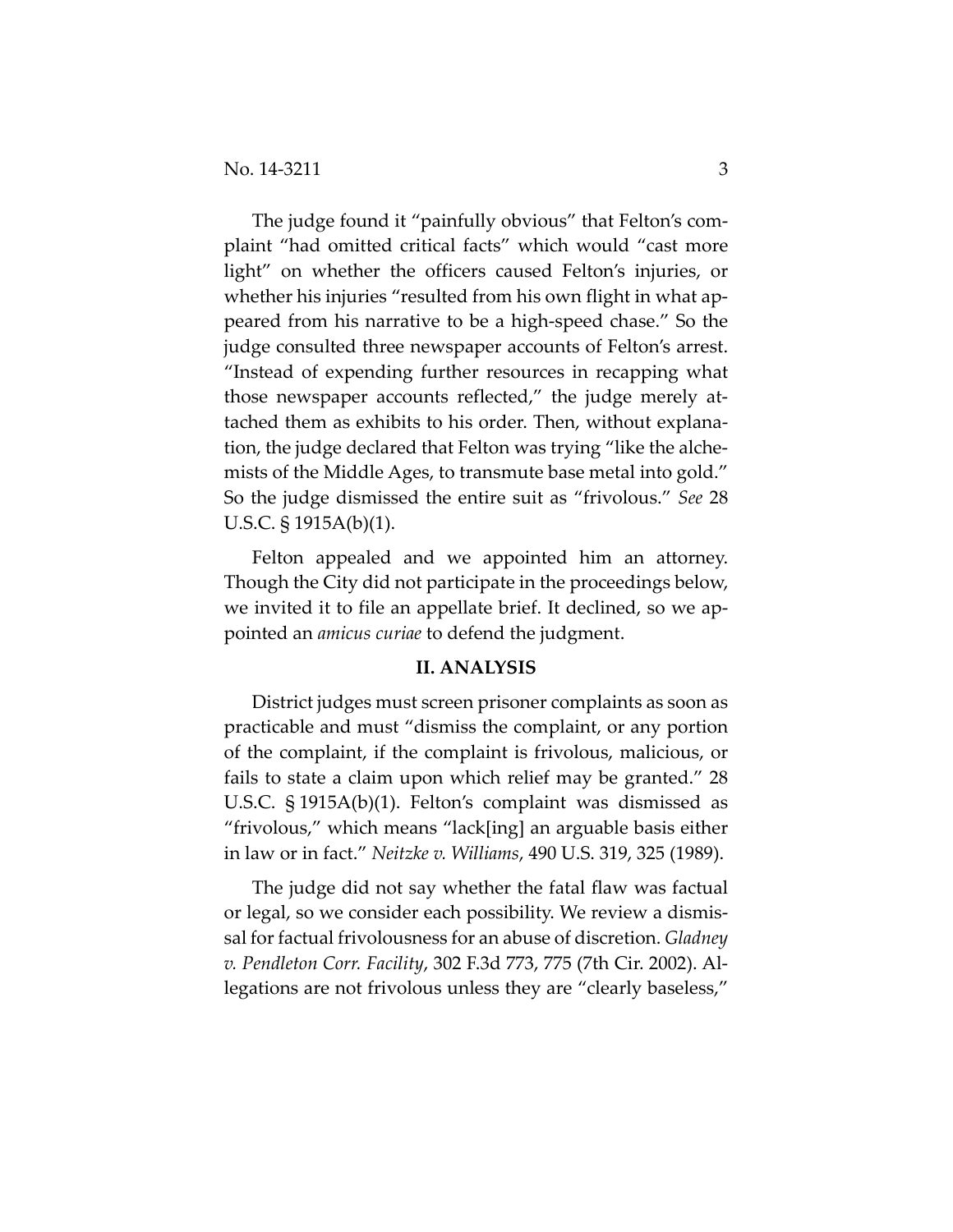"fanciful," "fantastic," "delusional," "irrational," or "wholly incredible." *Denton v. Hernandez*, 504 U.S. 25, 32–33 (1992). Fel‐ ton's allegations—that when he fled officers along an express‐ way, they chased him, rammed his car, and used stun guns on him—were not frivolous. *See id*. at 33 (allegations that are merely "unlikely," "improbable," or "strange" do not meet the frivolousness standard). If the judge dismissed the suit as *factually* frivolous, he abused his discretion.

Aclaim is *legally* frivolous if it is "based on an indisputably meritless legal theory." *Neitzke*, 490 U.S. at 327–28. Our review is plenary. *Billman v. Ind. Dep't of Corrs.*, 56 F.3d 785, 787 (7th Cir. 1995). Felton's theory is familiar: he says officers used ex‐ cessive force in arresting him, which violates the Fourth Amendment (applicable to the states through the Fourteenth). As an initial matter, Felton's suit would lack "even an argua‐ ble basis in law" if his injuries were self-inflicted and the officers caused him no harm. That may be what the district judge concluded after reading the newspapers. But when screening for frivolousness, "the complaint is the entire record of the case." *Billman*, 56 F.3d at 788. The "frivolousness determination, frequently made *sua sponte* before the defend‐ ant has even been asked to file an answer, cannot serve as a factfinding process for the resolution of disputed facts." *Den‐ ton*, 504 U.S. at 32; *see also Williams v. Wahner*, 731 F.3d 731, 733 (7th Cir. 2003). Felton says the judge relied on the newspapers to dismiss his suit. And though the City did not file a brief, it sent a letter to the court, agreeing with Felton that the district court dismissed the suit "based on the court's independent re‐ search into newspaper accounts of the underlying incident." If the judge did so, that is unjustifiable, no matter how defer‐ ential our review. In our analysis, we credit Felton's allegation that the officers caused his injuries.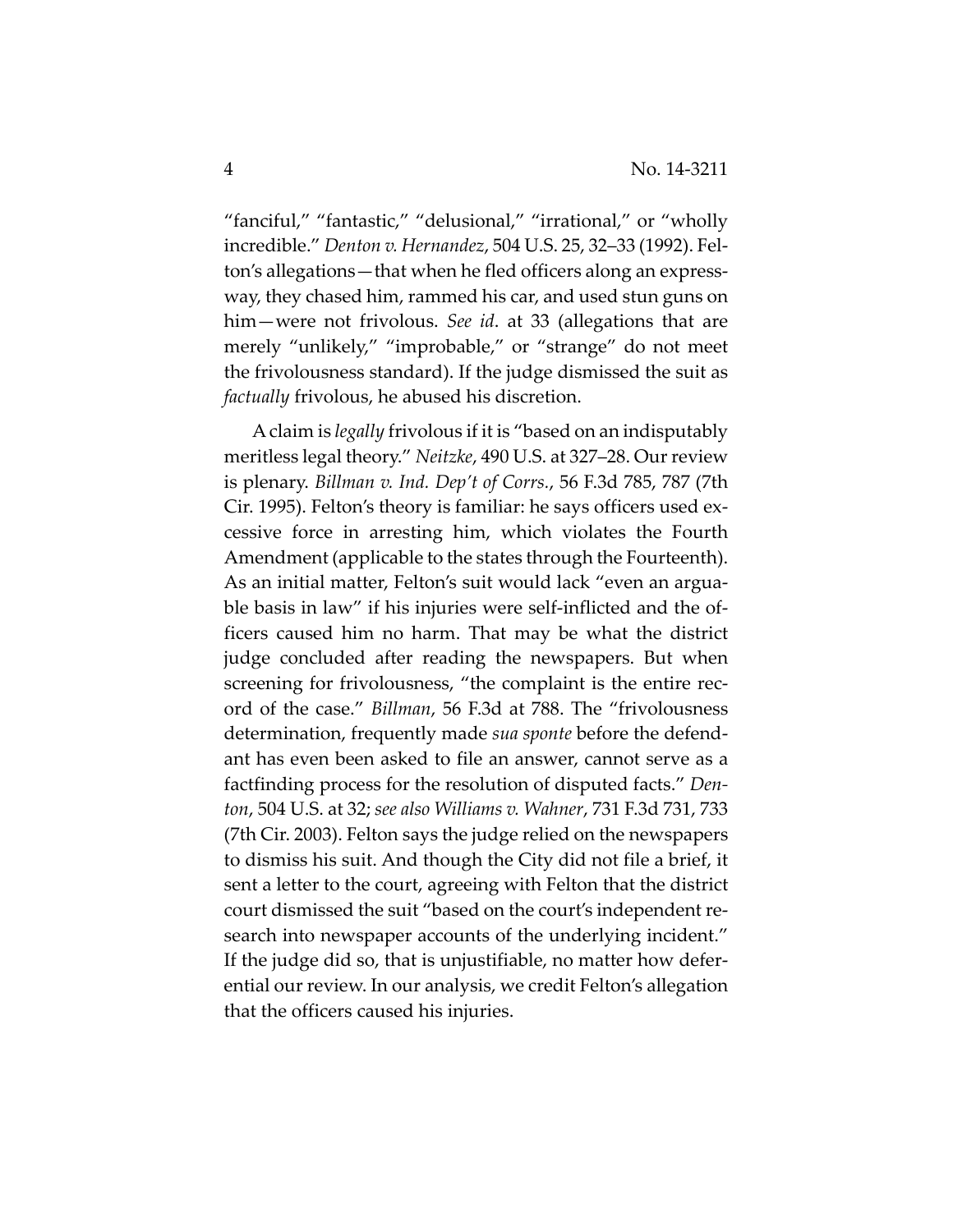Felton argues that the legal viability of his suit depends on facts that could not have been determined at the screening stage. For example, he asks "whether the police were justified in chasing [him] in the first place." But that's irrelevant be‐ cause "pre‐seizure conduct is not subject to Fourth Amend‐ ment scrutiny." *Carter v. Buscher*, 973 F.2d 1328, 1332–33 (7th Cir. 1992); *see also California v. Hodari D.*, 499 U.S. 621, 626–27 (1991).1 Felton also questions whether the officers had "some other purpose," aside from stopping his flight. But the Fourth Amendment analysis is objective, so the officers'intentions do not matter. *Scott v. Harris*, 550 U.S. 372, 381 (2007); *Graham v. Connor*, 490 U.S. 386, 397 (1989) ("An officer's evil intentions will not make a Fourth Amendment violation out of an objectively reasonable use of force … .").

Objectively, at least one part of Felton's complaint was le‐ gally viable: his allegation that he was shot by multiple stun guns. Nothing in the complaint says that this happened *dur‐ ing* the car chase. A reasonable inference is that it happened afterward. And nothing in the complaint says whether Felton was subdued, passively resisting, or actively resisting at the time. Discovery may reveal that he was actively resisting, but at the screening stage the judge was required to draw the rea‐ sonable inference that Felton was subdued or only passively resisting. In that case, shooting him with stun guns could vi‐ olate clearly established law. *E.g.*, *Abbott v. Sangamon County*,

 $1$  For a similar reason, the allegation that officers fired their guns, though potentially troubling depending on the circumstances, is irrelevant be‐ cause Felton does not allege he was hit or that the shooting made him stop his flight. *See Hodari D.*, 499 U.S. at 626–27 (no seizure if an officer's show of force does not physically touch the individual or compel him to submit to the officer's authority).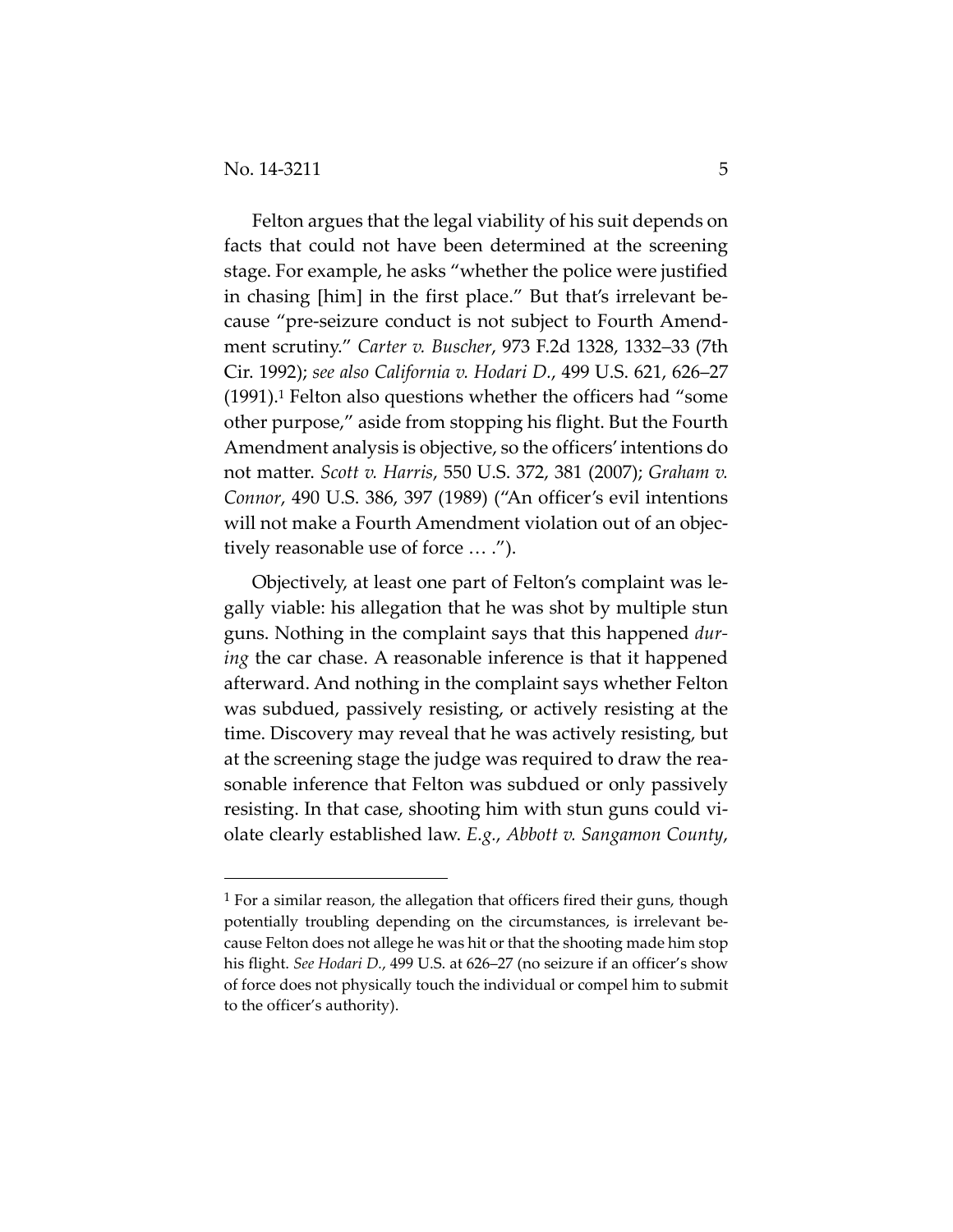705 F.3d 706, 732–33 (7th Cir. 2013); *Cyrus v. Town of Mukwonago*, 624 F.3d 856, 862–63 (7th Cir. 2010). Dismissing these allegations as frivolous was an abuse of discretion.

As to the legal effect of Felton's allegations that officers rammed his car, the parties were correct to focus on the objec‐ tive dangerousness of the car chase. Officers are allowed to end a highly dangerous car chase by ramming the fleeing car. *Scott*, 550 U.S. at 386 ("A police officer's attempt to terminate a dangerous high‐speed car chase that threatens the lives of innocent bystanders does not violate the Fourth Amendment, even when it places the fleeing motorist at risk of serious in‐ jury or death."). But, as Felton stresses, the complaint does not say that the chase was dangerous. Felton's chase might have been like O.J. Simpson's: low-speed, on a deserted expressway, with officers following at a safe distance. If Felton posed no danger but officers rammed his car, a Fourth Amendment claim would not be frivolous. *Cf. Mullenix v. Luna*, 136 S. Ct. 305, 312 (2015) (per curiam) (describing dangerousness of car chase before concluding that officers did not violate the Fourth Amendment); *Plumhoff v. Rickard*, 134 S. Ct. 2012, 2022 (2014) (same); *Scott*, 550 U.S. at 378–81 (same).

It might be fair to say that a car chase along an expressway is usually dangerous, so the inference that the chase was O.J.‐ like is not *reasonable*. And if the chase in this case was *not* dan‐ gerous, Felton should have said that in his complaint. But even if that was the case, when a plaintiff—especially a *pro se* plaintiff—fails to state a claim in his first complaint, he should ordinarily be given a chance to amend. *Tate v. SCR Med. Transp.*, 809 F.3d 343, 346 (7th Cir. 2015). And because Felton's stun gun allegations stated a claim, the case must be returned to the district court. Because Felton did not name the specific